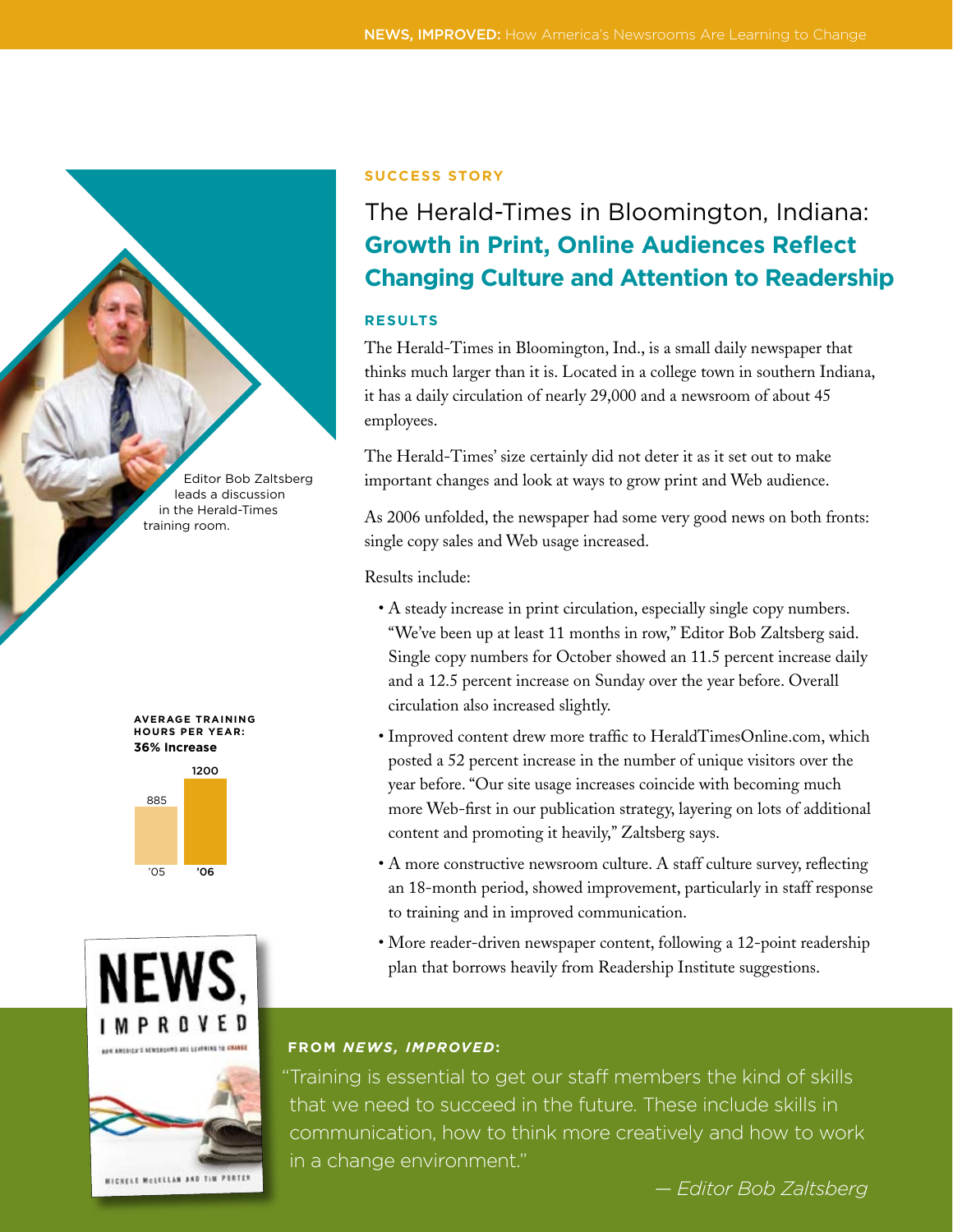"It's important that you explain why change is necessary …. Convincing people that change is necessary if we're going to succeed is the No. 1 priority in trying to overcome this resistance that we have."

*— Editor Bob Zaltsberg*





TOP: Consultant Pierre Meyer discusses newsroom culture at The Herald-Times.

BOTTOM: The original Learning Newsroom steering committee (4 people) in a planning session.

### **STEP BY STEP IMPROVEMENTS**

"I pay particular attention to single copy numbers and online numbers, because I think that's where our changing culture and attention to readership has the most impact," Zaltsberg says.

The changes came after an intense focus on training and improving newsroom culture in partnership with The Learning Newsroom at API. "The Learning Newsroom has been a tremendous way for us to sort of outline what we needed to do and then do it," says Zaltsberg.

The newsroom's improvements have been a result of keen focus on training and a step-by-step approach to change.

"Training is essential to get our staff members the kind of skills that we need to succeed in the future," says Zaltsberg, who has been at the newspaper for 30 years, 21 as editor. "These include skills in communication, how to think more creatively and how to work in a change environment.''

"The fact that we're training and talking about training is a real signal to our staff that we're willing to invest in them."

Change was not painless. "It's a lot harder to implement than it is just to talk about," Zaltsberg says. "What you really have to do is go one step at a time. You have to show people what the next step is going to be on the way to whatever the vision is. If the vision is 'we're going to be the most creative newspaper, the most successful newspaper in whatever the market turns out to be in three years or five years,' what's our next step going to be to get us there?"

The newsroom had been fairly insulated from the rest of the building and the industry, with staff members "doing jobs of the past," Zaltsberg says. "Now we're doing a better job, and it's a better atmosphere of teamwork in terms of serving our readers."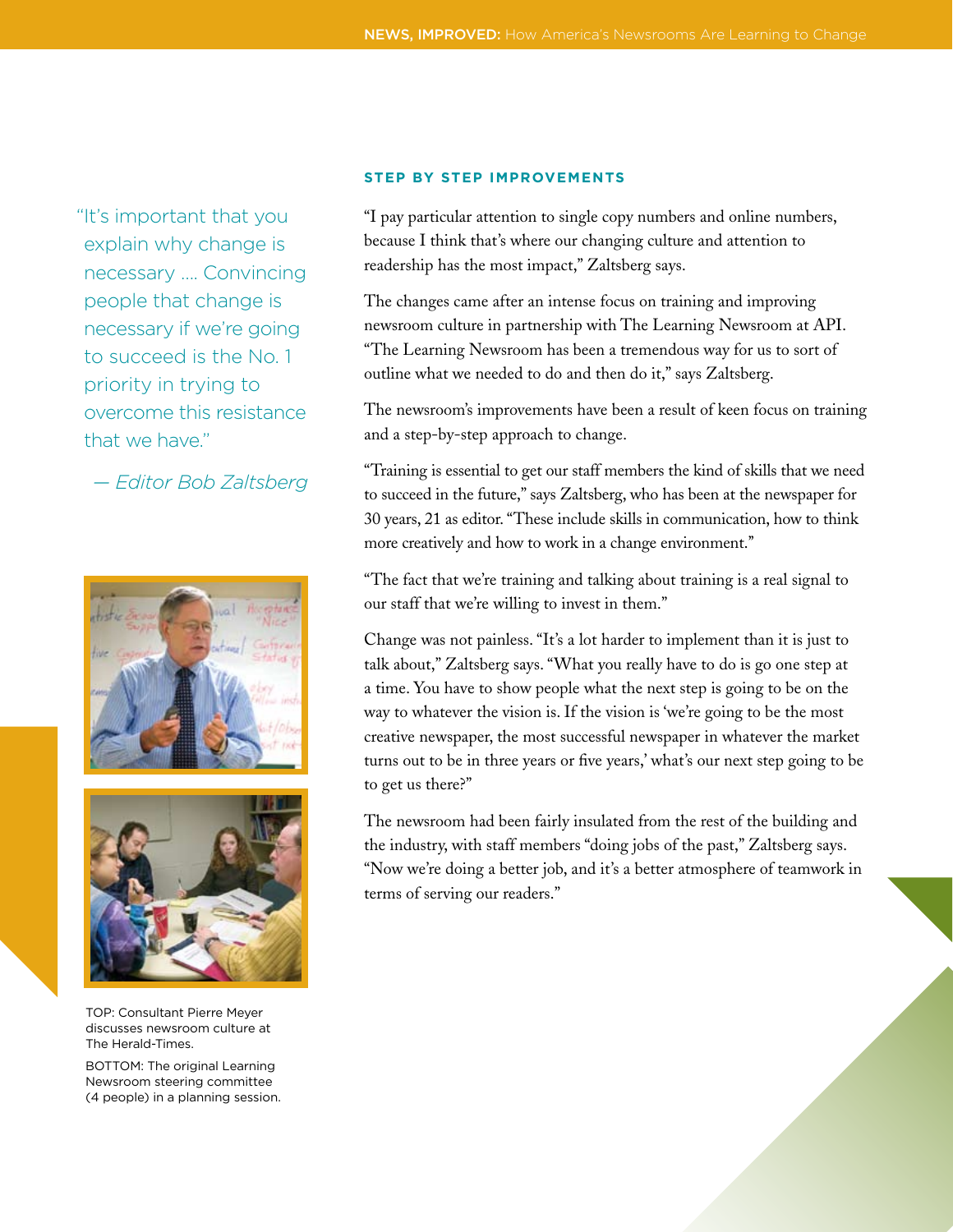Zaltsberg says it is crucial to help staff members overcome resistance to change. "It's important that you explain why change is necessary," including what your competition is and what the future looks like. "Convincing people that change is necessary if we're going to succeed is the No. 1 priority in trying to overcome this resistance that we have."

Beyond helping people understand the need for change, The Herald-Times also refined its vision and learned how to communicate better. "You have to be able to communicate that vision," the editor says, even if you are not quite sure what might unfold. "If you're saying, 'I'm not sure exactly where you're going,' you need to say, 'Here are some of the steps I think we need to try to take to get there.'"

How does an editor do that? "Through conversation after conversation after conversation."

And his advice to other editors? "It's important to listen to people on your staff, what they need and what they want to do the job right, talk to them about the issues that we're facing. … What are the issues that people in the rest of the building are facing that are having an impact on what we in the newsroom are facing, and how are we going to work on those issues together?

"It can't be done without commitment from the top newsroom leaders."



#### Online growth, Oct. 2005 – Oct. 2006:

| Unique visitors 133,811  |                      | up 52% |
|--------------------------|----------------------|--------|
| Visitor sessions 348,519 |                      | up 96% |
| Pages views              | 2.62 million up 138% |        |





"Because of a more open workplace, we're getting better stories in the paper. We're getting more innovation and creativity than we were getting when everything was running up through a manager."

*— Editor Bob Zaltsberg*